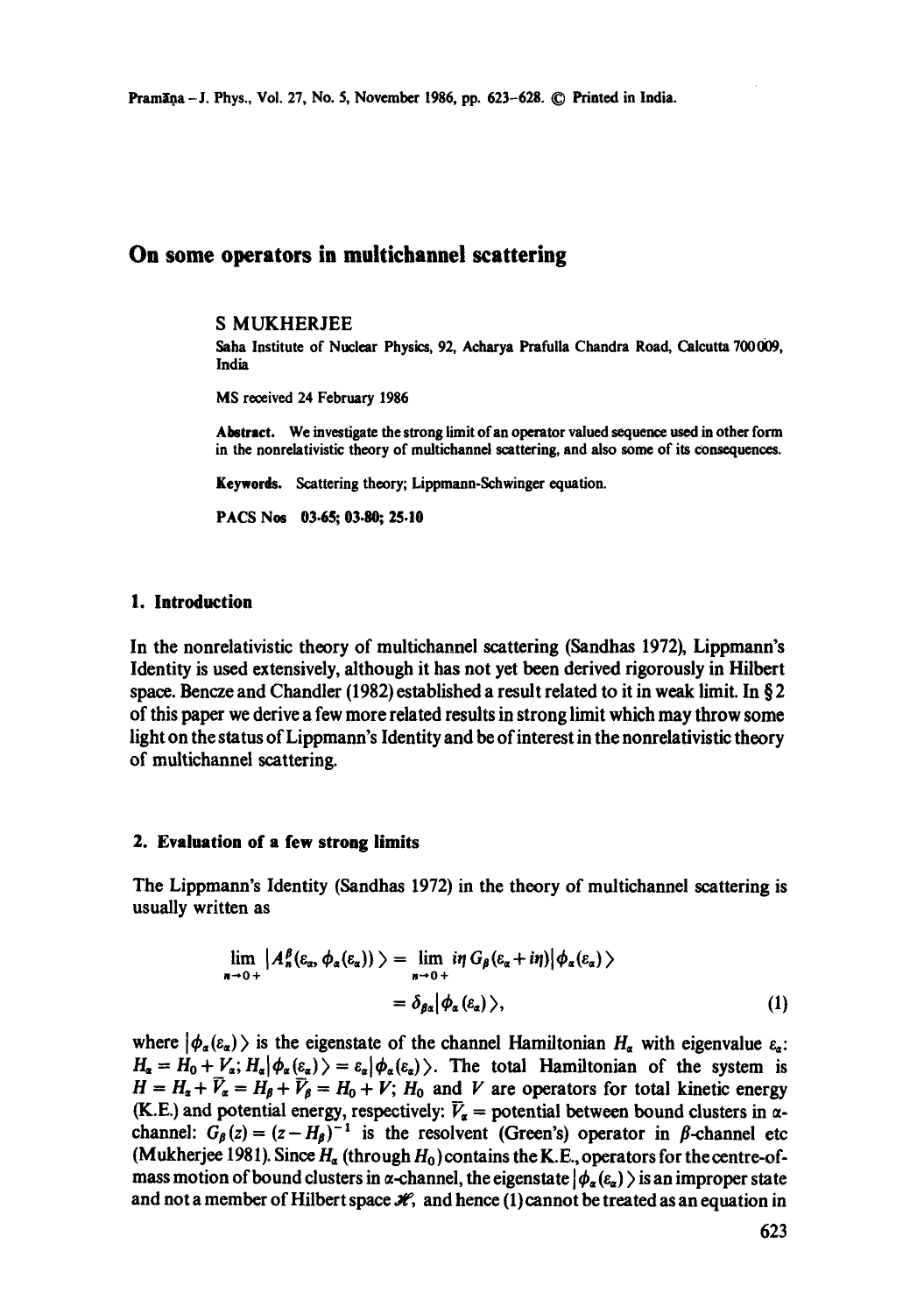Hilbert space. Moreover, the sense in which the limit  $\eta \rightarrow 0$  is taken in (1) is unspecified in the literature (Bencze and Chandler 1982).

The strong limit of  $|A_n^{\beta}(\varepsilon_{\beta}, g) \rangle$  is easily evaluated by using the spectral representation of the Green's function  $G_{\beta}(z)$ . If  $E(x)$  is the spectral projector corresponding to the resolution of identity of a self-adjoint operator A, then (Dunford and Schwartz 1963) for any two vectors  $|f_1\rangle$  and  $|f_2\rangle$  in Hilbert space, the resolvent operator  $R(z)$  =  $(z - A)^{-1}$  may be written as

$$
\langle f_1 | R(x+i\eta) | f_2 \rangle = \int_{-\infty}^{+\infty} \frac{d(\langle f_1 | E(y) | f_2 \rangle)}{x+i\eta-y}
$$

$$
= -\int_{-\infty}^{+\infty} \frac{\langle f_1 | E(y) | f_2 \rangle}{(x+i\eta-y)^2} dy \tag{2}
$$

where as usual, we assume

$$
A = \int_{-\infty}^{+\infty} \lambda \mathbf{d}(E(\lambda)); \int_{-\infty}^{+\infty} \mathbf{d} ||E(y)||^2 < \infty \text{ etc;}
$$
  

$$
E(a, b) = \mathbf{S}\text{-lim}_{\eta \to 0+} \frac{1}{2\pi i} \int_a^b [R(x - i\eta) - R(x + i\eta)] dx
$$
 (3)

 $E(x) = E(-\infty, x)$  etc. It is easily established that, in the strong limit (Baümgartel and Wollenberg 1983)

$$
S-lim \langle f_1 | i\eta R(x+i\eta) E({x}) | f_2 \rangle = \langle f_1 | E({x}) | f_2 \rangle, \tag{4}
$$

where

$$
E({x}) = S\text{-lim}_{\delta \to 0+} [E(x+\delta) - E(x-\delta)] \tag{5}
$$

is the projection operator for the single point  $x$ . Equation (4) follows from the property (Prugovecki 1981; Dunford and Schwartz 1963) of the product of projectors  $E(\Delta_1)E(\Delta_2) = E(\Delta_1 \cap \Delta_2)$  for any pair of Borel sets  $\Delta_1$ , and  $\Delta_2$  giving

$$
E(y)[E(x+\delta)-E(x-\delta)] = 0, \qquad -\infty < y \leq x-\delta
$$
  
=  $E(y)-E(x-\delta), \qquad x-\delta < y \leq x+\delta$   
=  $E(x+\delta)-E(x-\delta), \qquad x+\delta < y < \infty$  (6)

so that the (finite) contribution to the left side of (4) comes from the third interval in (6) in its range of integration, in the limit of  $\eta \rightarrow 0+$  and  $\delta \rightarrow 0+$ . Similarly by using (4) and (2), one establishes the following limits of norms

$$
\lim_{\eta \to 0+} \| (\text{i} \eta \, R(x+\text{i} \eta) - E(\{x\})) \| h \rangle \|^2 = \lim_{\eta \to 0+} \| \text{i} \eta \, R(x+\text{i} \eta) \| h \rangle \|^2 = 0, \quad (7)
$$

where  $|h \rangle = (R' - \{x\}) | f_2 \rangle$ ; R' being interval  $(-\infty, \infty)$  [see p. 627 of Prugovecki 1981). So from (7), by definition of strong limit

$$
\text{S-lim } \mathop{in} R(x+i\eta) = E(\{x\}).\tag{8}
$$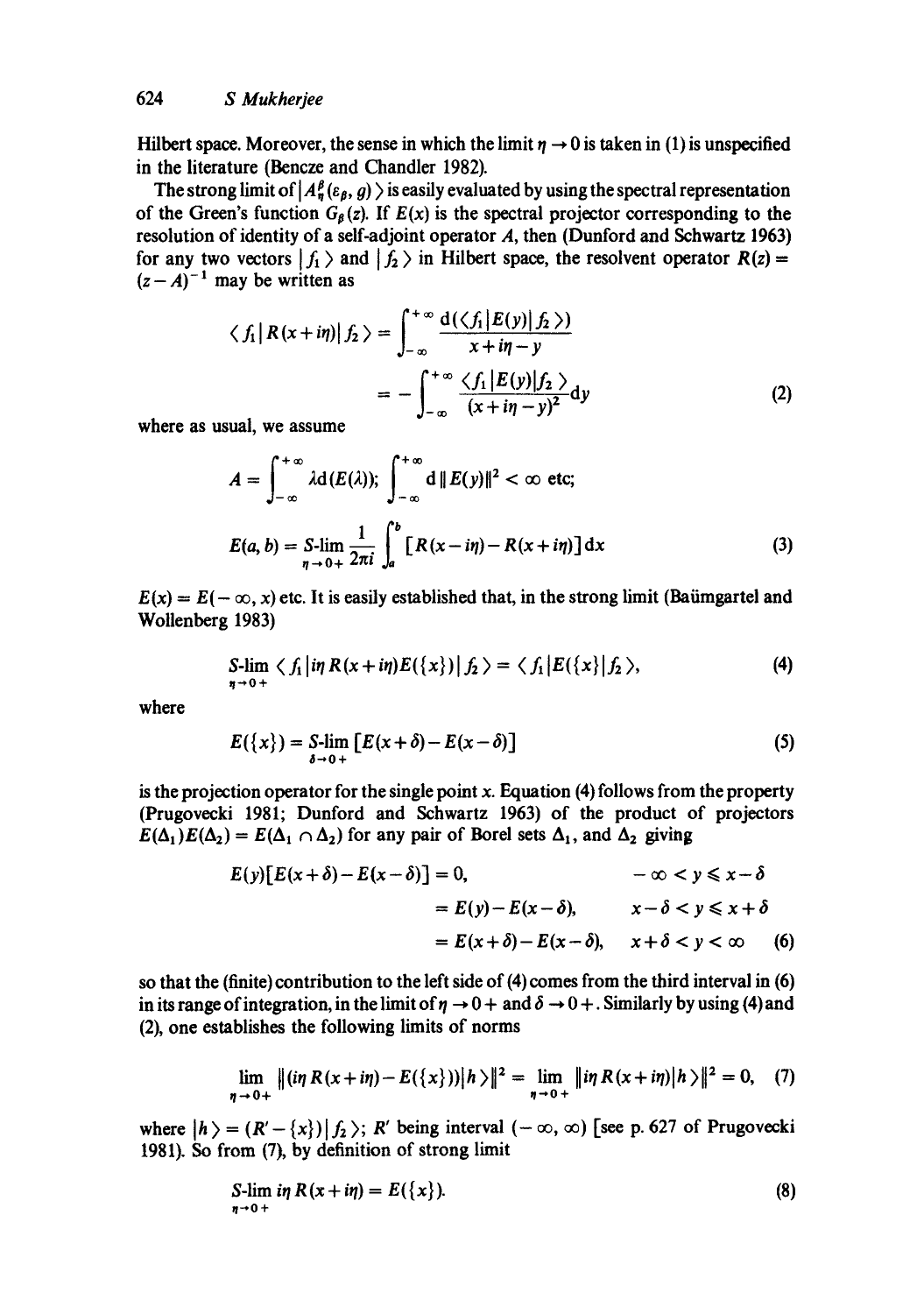Using (8) we can write for the Green's function  $G_{\beta}(x + i\eta)$  for any vector  $|g\rangle$  in Hilbert space:

$$
S\text{-lim}_{\eta\to 0+} |A_{\eta}^{\beta}(\varepsilon_{\alpha}, g)\rangle = S\text{-lim} \inf_{\eta\to 0+} G_{\beta}(\varepsilon_{\alpha}+i\eta) |g\rangle = E_{\beta}(\{\varepsilon_{\alpha}\}) |g\rangle, \tag{9}
$$

where  $E_{\beta}(x)$  is the spectral projector for the Hamiltonian  $H_{\beta}$ . Inverting (Baümgartel and Wollenberg 1983) (3) we get

$$
p_{\beta}(\lambda) = \sum_{\eta \to 0+} \lim_{\eta \to 0+} \frac{1}{2\pi i} \left[ G_{\beta}(x - i\eta) - G_{\beta}(x + i\eta) \right]
$$
  
= 
$$
\sum_{\epsilon \to 0+} \lim_{\eta \to 0+} \int_{-\infty}^{+\infty} \delta_{\epsilon}(x - \lambda) d \left[ E_{\beta}(x) \right]
$$
 (10)

where

$$
\delta_{\varepsilon}(x) = \frac{1}{\pi} \cdot \frac{\varepsilon}{\varepsilon^2 + x^2}
$$

is a Dirac  $\delta$ -sequence. It is readily checked that we have for all n

$$
p_{\beta}(\lambda) \text{ in } G_{\beta}(\lambda + \text{in}) = \text{ in } G_{\beta}(\lambda + \text{in}) \cdot p_{\beta}(\lambda) = p_{\beta}(\lambda) \tag{11}
$$

and 
$$
\lim_{\eta \to 0+} p_{\beta}(\lambda) \cdot i\eta \, G_{\beta}(\lambda' + i\eta) = 0, \quad \lambda' \neq \lambda.
$$
 (12)

It is noted further that the vector

$$
|\zeta_{\beta}(\varepsilon,g)\rangle=p_{\beta}(\varepsilon)|g\rangle \qquad (13)
$$

for any arbitrary vector  $|g\rangle$  in Hilbert space is an eigenstate of  $H_{\beta}$  and in  $G_{\beta}(\varepsilon_{\beta} + i\eta)$ with eigenvalues  $\varepsilon_{\beta}$  and unity, respectively:

$$
i\eta\,G_{\beta}(\varepsilon_{\beta}+i\eta)\big|\zeta_{\beta}(\varepsilon_{\beta}, g)\big\rangle=\big|\zeta_{\beta}(\varepsilon_{\beta}, g)\big\rangle=\frac{1}{\varepsilon_{\beta}}\,H_{\beta}\big|\zeta_{\beta}(\varepsilon_{\beta}, g)\big\rangle\tag{14}
$$

$$
\langle \xi_{\beta}(\varepsilon_{\beta}, g) | \, i \eta \, G_{\beta}(\varepsilon_{\beta} + i \eta) = \langle \xi_{\beta}(\varepsilon_{\beta}, g) | = \langle \xi_{\beta}(\varepsilon_{\beta}, g) | H_{\beta} \cdot \frac{1}{\varepsilon_{\beta}}, \tag{15}
$$

in the same sense the plane wave is an eigenfunction of kinetic energy operator. Since  $|g\rangle$  is an arbitrary vector of Hilbert space, the infinite number of vectors  $|\zeta_{\beta}(\varepsilon_{\beta}, g)\rangle$ span an infinite dimensioned linear manifold  $M_{\beta}(\varepsilon_{\beta})$  to which the Hilbert space is mapped onto by  $p_\beta(\varepsilon_\beta)$  and that the projections of  $|A_n^{\beta}(\varepsilon_\beta, g)\rangle$  in  $M_\beta(\varepsilon_\beta)$ , for all these vectors are non-zero. We may express  $p_{\beta}(\varepsilon_{\beta})$  in Stieltjes integral as

$$
p_{\beta}(\varepsilon_{\beta}) = \delta(\varepsilon_{\beta} - H_{\beta}) = \int |\phi_{\beta}(\varepsilon_{\beta}') \rangle \delta(\varepsilon_{\beta} - \varepsilon_{\beta}') d\varepsilon_{\beta}' d^{3} K'_{1} d^{3} K'_{2} \dots \langle \phi_{\beta}(\varepsilon_{\beta}')|,
$$
\n(16)

where the eigenstate  $|\phi_{\beta}(\varepsilon_{\beta})\rangle$  of  $H_{\beta}$  describes a cluster of m bound groups of particles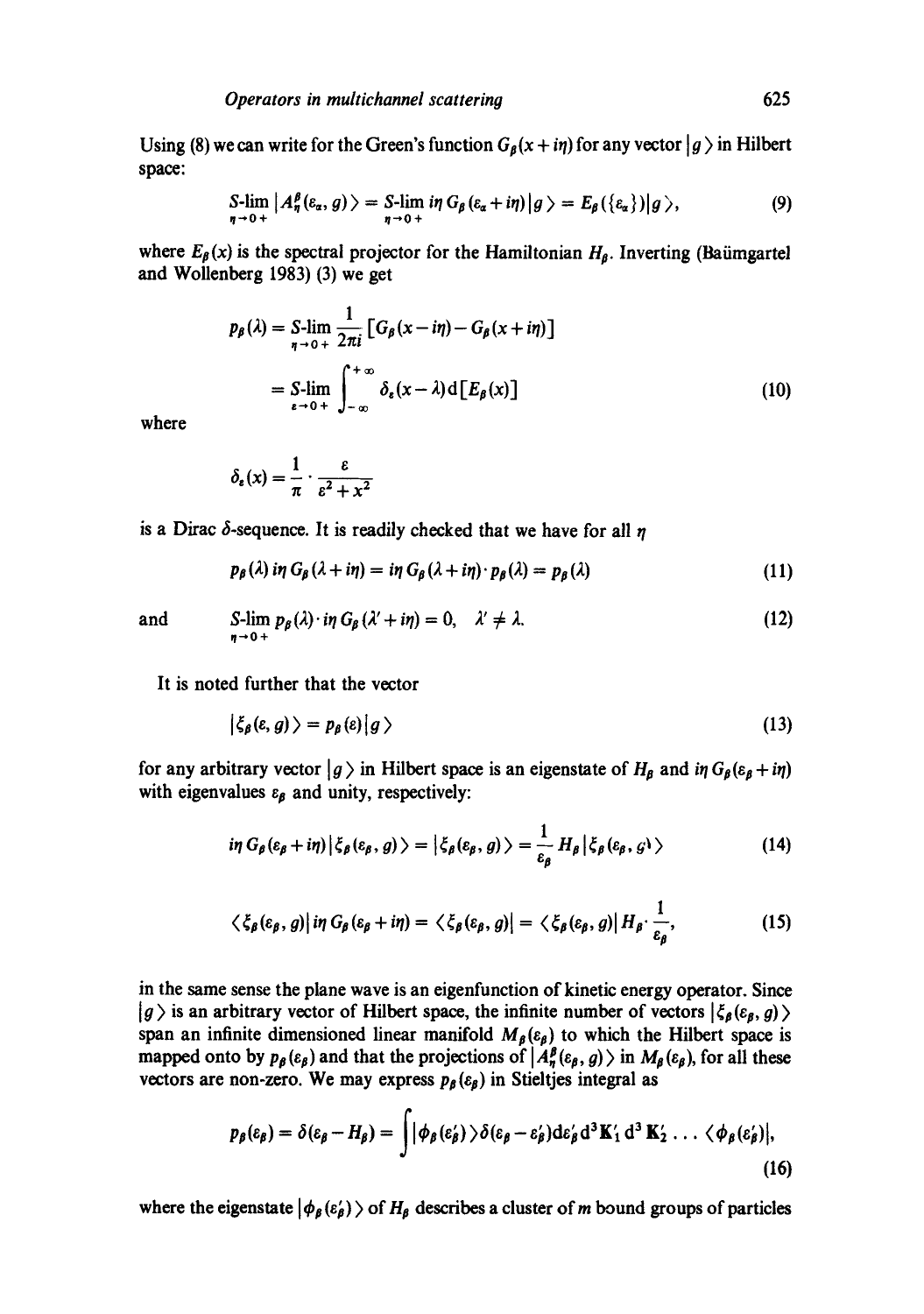moving freely with total energy

$$
\varepsilon'_{\beta} = \sum_{j} \left( -\varepsilon_j^{\beta'} + \frac{\hbar^2}{2\mu_j} k_j'^2 \right); \ -\varepsilon_j^{\beta'} \text{ and } \frac{\hbar^2}{2\mu_j} k_j'^2
$$

are respectively the binding energy and the c.m. kinetic energy of the j-th bound group and the Stieltjes integral (16) refers to summation over all bound states and integration over all the continuum states which includes the continuum states of each of the groups forming bound states in  $\beta$ -channel with total energy  $\varepsilon'_{\beta} = \varepsilon_{\beta}$ . Writing

$$
\hat{A}_{\eta}^{\beta}(\varepsilon_{\beta}'; \varepsilon_{\beta}, g) = \langle \phi_{\beta}(\mathbf{K}'_{1}, \mathbf{K}'_{2}, \ldots) | A_{\eta}^{\beta}(\varepsilon_{\beta}, g) \rangle \n= \frac{i\eta}{\varepsilon_{\beta} + i\eta - \varepsilon_{\beta}'} \langle \phi_{\beta}(\varepsilon'_{\beta}) | g \rangle_{\eta \to 0} \delta_{\varepsilon_{\beta}, \varepsilon'_{\beta}} \langle \phi_{\beta}(\varepsilon_{\beta}) | g \rangle
$$
\n(17)

for the (generalized) Fourier component of  $|A_n^{\beta}(\varepsilon_{\beta}, g)\rangle$  and

$$
\lim_{\varepsilon \to 0+} \int_{a-\varepsilon}^{a+\varepsilon} \delta(x-b) \, \mathrm{d}x = \delta_{a,b} \tag{18}
$$

for the Krönecker delta function  $\delta_{a, b}$ , in terms of Dirac-delta function, we have, from (9), (13) and (16), for any suitable test function  $\hat{\omega}(K'_1, K'_2, \ldots)$  $= \langle \omega | \phi_{\beta}(\mathbf{K}'_1, \mathbf{K}'_2, \ldots) \rangle,$ 

$$
\lim_{\eta \to 0+} \langle \xi_{\beta}(\varepsilon_{\beta}, \omega) | A_{\eta}^{\beta}(\varepsilon_{\beta}, g) \rangle
$$
  
= 
$$
\lim_{\eta \to 0+} \int \langle \omega | \phi_{\beta}(\varepsilon_{\beta}') \rangle d^{3} K'_{1} d^{3} K'_{2} \dots \delta(\varepsilon_{\beta} - \varepsilon_{\beta}') \hat{A}_{\eta}^{\beta}(\varepsilon_{\beta}; \varepsilon_{\beta}, g)
$$
 (19)

$$
= \lim_{\eta \to 0+} \int_{S_{\beta}(\varepsilon_{\beta})} \langle \omega | \phi_{\beta}(\varepsilon_{\beta}') \rangle d^{3} K'_{1} d^{3} K'_{2} \dots \hat{A}^{\beta}_{\eta}(\varepsilon_{\beta}'; \varepsilon_{\beta}, g)
$$
 (20)

$$
= \int_{S_{\beta}(\varepsilon_{\beta})} \widehat{\omega}(\mathbf{K}'_1, \mathbf{K}'_2, \ldots) d^3 \mathbf{K}'_1 d^3 \mathbf{K}'_2 \ldots \langle \phi_{\beta}(\mathbf{K}'_1, \mathbf{K}'_2, \ldots) | g \rangle, \qquad (21)
$$

where in the Stieltjes integral (21),  $S_{\beta}(\varepsilon_{\beta})$  is the surface of a sphere  $\sum_j(-\varepsilon_j^{\beta'}$  $+h^2k'^2/2\mu_j$  =  $\varepsilon_\beta$  as determined by Radon transform (Gelfand *et al* 1966) in (19). Now using the distribution theoretic definitions of (single layer) of surface-distribution concentrated on a surface  $\Sigma$ , for test functions  $\psi_1$  in a suitable space, defined by (Kanwal 1983)

$$
\langle \psi_1 | f_1 \delta(\Sigma) \rangle = \int_{\Sigma} f_1 \psi_1 \, \mathrm{d}S, \tag{22}
$$

we note from (21) and (22) that, for every Hilbert space vector  $|g\rangle$ ,  $A_n^{\beta}(\varepsilon_{\beta}, g)\rangle$  defines a sequence of distributions such that its Fourier components

$$
\hat{A}_{n}^{\beta}(\varepsilon_{\beta}^{\prime};\varepsilon_{\beta},g)=\langle\phi_{\beta}(\varepsilon_{\beta}^{\prime})|A_{n}^{\beta}(\varepsilon_{\beta},g)\rangle;\quad\phi_{\beta}(\varepsilon_{\beta})\in M_{\beta}(\varepsilon_{\beta})
$$

for  $\eta \rightarrow 0$  + converges to a (single-layer) surface distribution, concentrated over the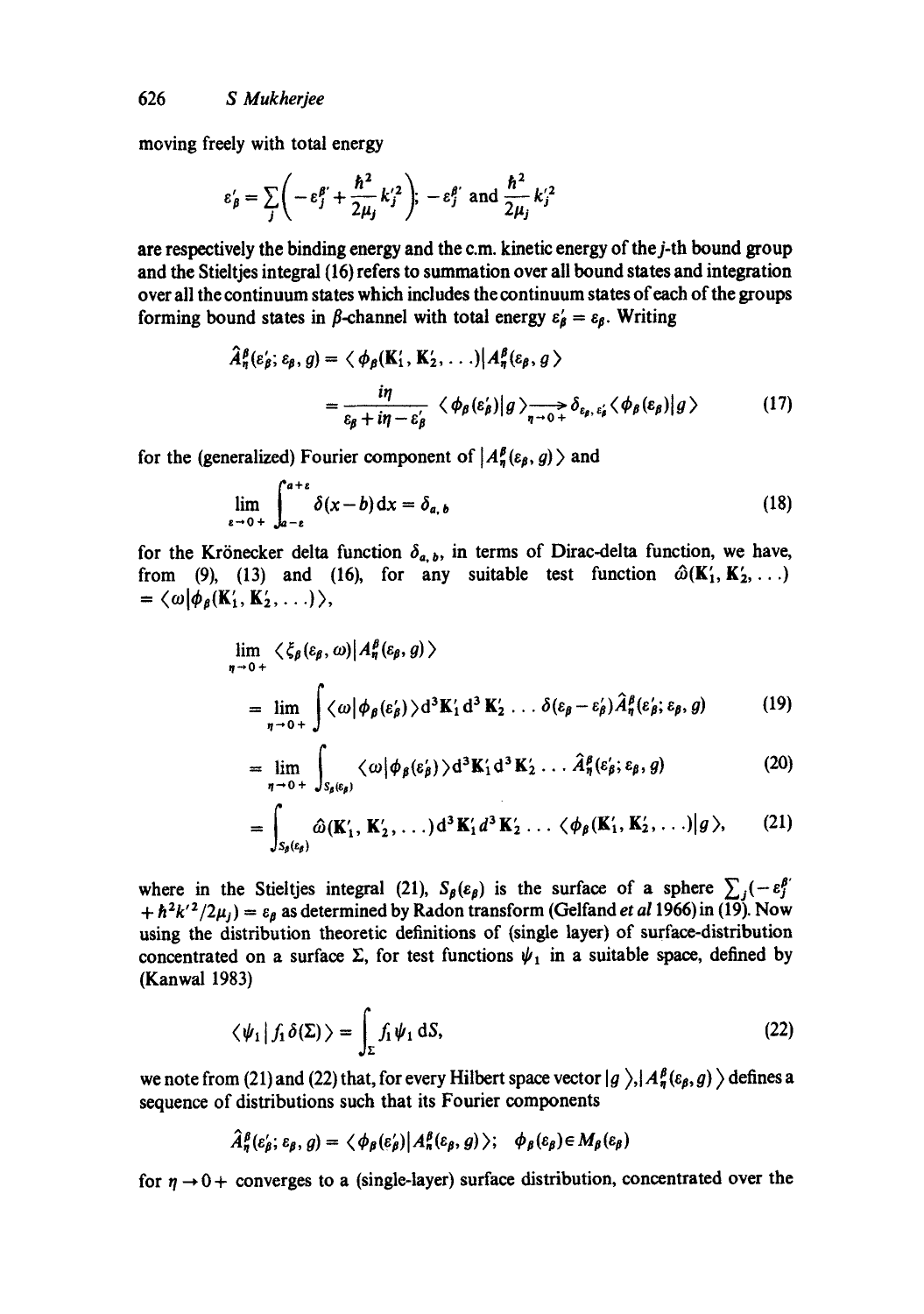surface of a N-dimensional sphere of radius

$$
r = \sqrt{\varepsilon_{\beta}} = \left(\sum_{j} \left(-\varepsilon_{j}^{\beta} + \frac{\hbar^{2}k_{j}^{2}}{2\mu_{j}}\right)\right)^{1/2}
$$

where the test functions  $\omega(\mathbf{K}'_1, \mathbf{K}'_2, \ldots)$  belong to the  $C_0^{\infty}$  or Schwartzian space (Kanwal 1983). We thus conclude that the limit of the sequence

$$
D\text{-}\!\lim_{\eta\to 0+}\big|\widehat{A}^{\beta}_{\eta}(\varepsilon_{\beta}, g)\big\rangle=\delta(S_{\beta}(\varepsilon_{\beta}))\big|g\big\rangle,
$$

where the symbol D-lim means that the limit is taken in distribution theoretical sense defined by (22) for which it is enough that the surface integral of (22) exists for every test function  $\psi_1$  and that is satisfied in the present case as shown by (19)-(21). It may be noted that  $E_{\beta}(\{\varepsilon_{\beta}\})|g\rangle$  expressed in terms of the eigenstates of  $H_{\beta}$  (Prugovecki 1981) may be written as

$$
S\text{-}\lim_{\eta \to 0+} |A_{\eta}^{\beta}(\varepsilon_{\beta}, g) \rangle = S\text{-}\lim_{\eta \to 0+} i\eta G_{\beta}(\varepsilon_{\beta} + i\eta)|g \rangle
$$
  
= 
$$
S\text{-}\lim_{\eta \to 0+} \int_{\varepsilon_{\beta}-\eta}^{\varepsilon_{\beta}+\eta} d\varepsilon_{\beta}' p_{\beta}(\varepsilon_{\beta}') |g \rangle = \mathscr{P}_{\beta}(\varepsilon_{\beta}) |g \rangle.
$$
 (24)

 $\mathcal{P}_{\beta}(\varepsilon_{\beta})$  was used by Mukherjee (1981). Equations (23) and (24) have an important bearing on the problem of non-uniqueness of the solutions of Lippmann-Schwinger equation. It is known that the wavefunction defined by (Mukherjee 1981)

$$
\left|\Psi_{\alpha}(\varepsilon_{\alpha}+i\eta)\right\rangle=i\eta\,G(\varepsilon_{\alpha}+i\eta)\left|\phi_{\alpha}(\varepsilon_{\alpha})\right\rangle\tag{25}
$$

$$
= |\phi_{\alpha}(\varepsilon_{\alpha})\rangle + G_{\alpha}(\varepsilon_{\alpha} + i\eta) \overline{V}_{\alpha} |\Psi_{\alpha}(\varepsilon_{\alpha} + i\eta)\rangle \qquad (26)
$$

$$
= i\eta G_{\beta}(\varepsilon_{\alpha}+i\eta)\big|\phi_{\alpha}(\varepsilon_{\alpha})\rangle + G_{\beta}(\varepsilon_{\alpha}+i\eta)\,\widetilde{V}_{\beta}\big|\Psi_{\alpha}(\varepsilon_{\alpha}+i\eta)\rangle \qquad (27)
$$

have meaning only in the distribution theoretic sense (see Faddeev 1961). But the Lippmann's identity in (1) is evaluated (Faddeev 1961) so that the left side of (1) is equal to the right side of (1) for every point in the co-ordinate space, which in classical analysis is also known as "pointwise convergence" of the limit  $\eta \to 0+$ . Since  $|A^{\beta}_{\eta}(\varepsilon_{\beta}, g)\rangle$  and  $|A^{\beta}_{n}(\varepsilon_{\beta}, \phi_{\alpha}(\varepsilon_{\alpha}))\rangle$  is a part of the wavefunctions which is itself valid in the distribution theoretic sense, it is only proper that the sequence  $|A_h^{\beta}(\varepsilon_{\beta}, \phi_a(\varepsilon_a))\rangle$  is evaluated in the distribution theoretic sense, rather than in the ordinary function theoretic sense of pointwise convergence. In that case, the distributional limit  $\eta \rightarrow 0+$  of (26) and (27) is

$$
\left|\Psi_{\alpha}(\varepsilon_{\alpha}+i0)\right\rangle=\left|\phi_{\alpha}(\varepsilon_{\alpha})\right\rangle+G_{\alpha}(\varepsilon_{\alpha}+i0)\overline{V}_{\alpha}\left|\Psi_{\alpha}(\varepsilon_{\alpha}+i0)\right\rangle,\tag{28}
$$

$$
\left|\Psi_{\alpha}(\varepsilon_{\alpha}+i0)\right\rangle=\mathscr{P}_{\beta}(\varepsilon_{\alpha})\left|\phi_{\alpha}(\varepsilon_{\alpha})\right\rangle+G_{\beta}(\varepsilon_{\alpha}+i0)\bar{V}_{\beta}\left|\Psi(\varepsilon_{\alpha}+i0)\right\rangle.\tag{29}
$$

This result was obtained in a heauristic way earlier by Mukherjee (1981). It is clear that (21) remains valid for  $|g\rangle = |\phi_{\alpha}(\varepsilon_{\alpha})\rangle$  when a suitable test space for  $\omega$  is chosen. Since  $|\phi_{\alpha}(\epsilon_{\alpha})\rangle$  usually consists of a product of bound state wavefunction of bound-groups of particles in  $\alpha$ -channel and the plane-wave motion of the centre of such groups, it